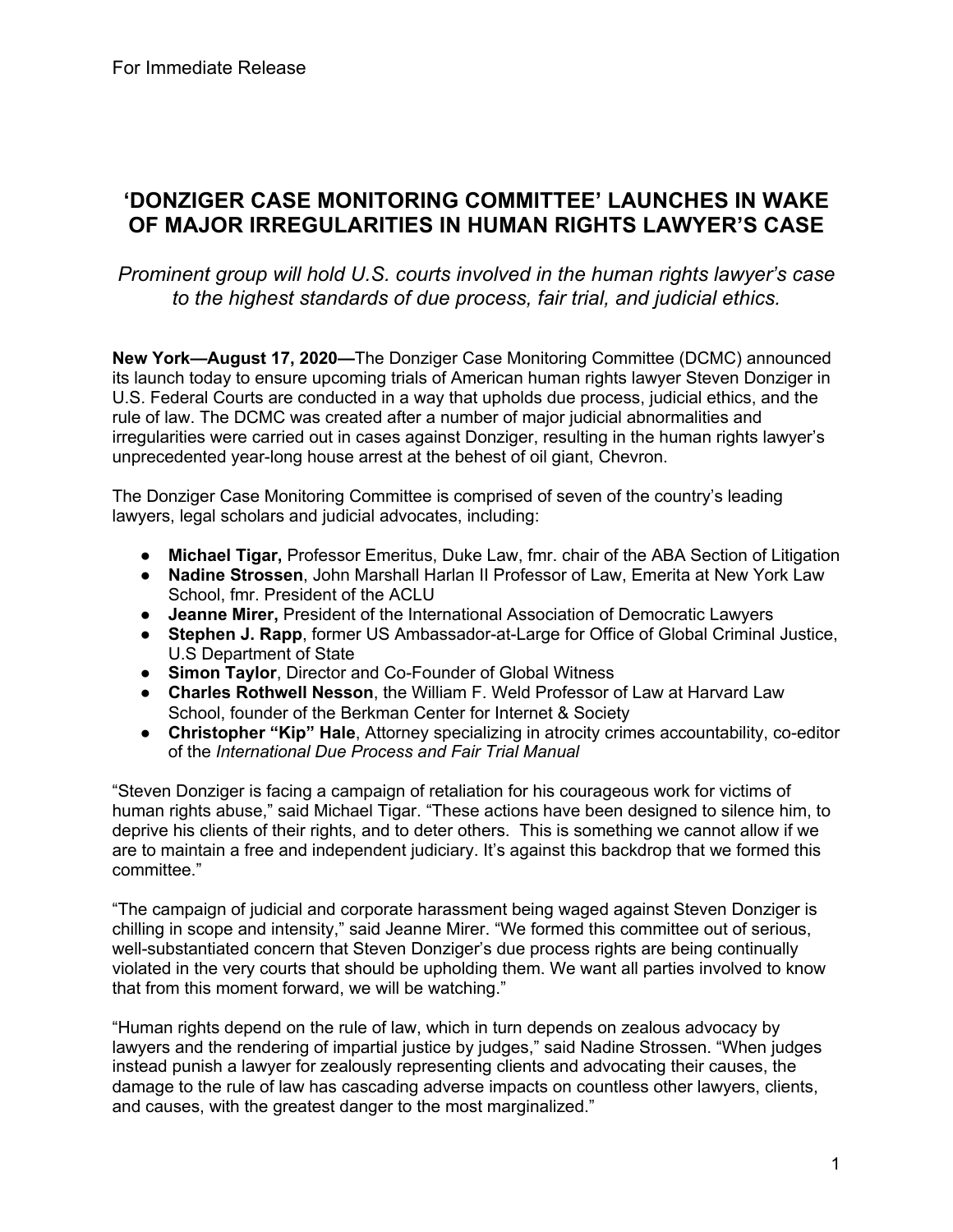"As an attorney working overseas on accountability for atrocity crimes, I never thought I would be needed to join a trial monitoring committee in the United States to bear witness to what appears to be serious violations of judicial fairness and ethics being levied by our own justice system on an American lawyer; a human rights defender in the purest sense," said Kip Hale. " I am honored to play a role in ensuring that the highest standards of due process and fair trials are upheld in Mr. Donziger's case going forward."

"Steven Donziger has suffered years of misconduct by judges, prosecutors, special masters, and attorneys in litigation, all designed to silence, intimidate and discredit him," said Charles Rothwell Nesson. "This monitoring committee will ensure all developments moving forward in an already highly unusual case are observed and reported and any acts of potential misconduct are brought to the attention of the appropriate authorities and agencies."

Trial monitoring committees are often seen in high-profile cases around the world. However, they're most often employed in developing countries with problematic judiciaries. Trial monitoring committees are exceedingly rare in the US, where they are formed in only the most extraordinary circumstances.

The DCMC was created out of a growing concern in America's legal community concerning the specifics of this case, but also for the implications it holds for defenders of justice around the world and the vulnerable communities they represent.

The Committee is working against a worst-case scenario, one in which Donziger loses all his remaining legal efforts, giving the corporate world a successful template for crushing human rights opposition and stamping out efforts of victimized communities seeking access to legal remedy.

The fight to secure justice for Steven Donziger and the 30,000 Ecuadorans he represented in his landmark case against Chevron has gained significant momentum over the past months, including from high-profile international advocates:

- In April 2020, **29 Nobel Laureates—including 9 Nobel Peace Prize Laureates issued a powerful Statement of Concern** regarding the treatment of Donziger by U.S. courts.
- In May of this year, a letter circulated by the **National Lawyers Guild** echoing the same concerns was **signed by more than 475 leading human rights** organizations and advocates.
- The **Human Rights Subcommittee of the European Parliament** has held hearings and sent letters of concern, and lawyers and bar associations around the world are speaking out.

The Committee admonishes those officers of the court involved in the Donziger case to uphold their sworn ethical and constitutional oaths. In that same regard, the Committee encourages postponement or cancelation of any in-person activities given the inherently unsafe situation presented by the current pandemic for all parties and officers of the court involved.

Moving forward, the Donziger Case will be closely scrutinized by the DCMC and its support team. Publications, reports, and announcements will follow.

**\*\*Background on the Steven Donziger Case\*\***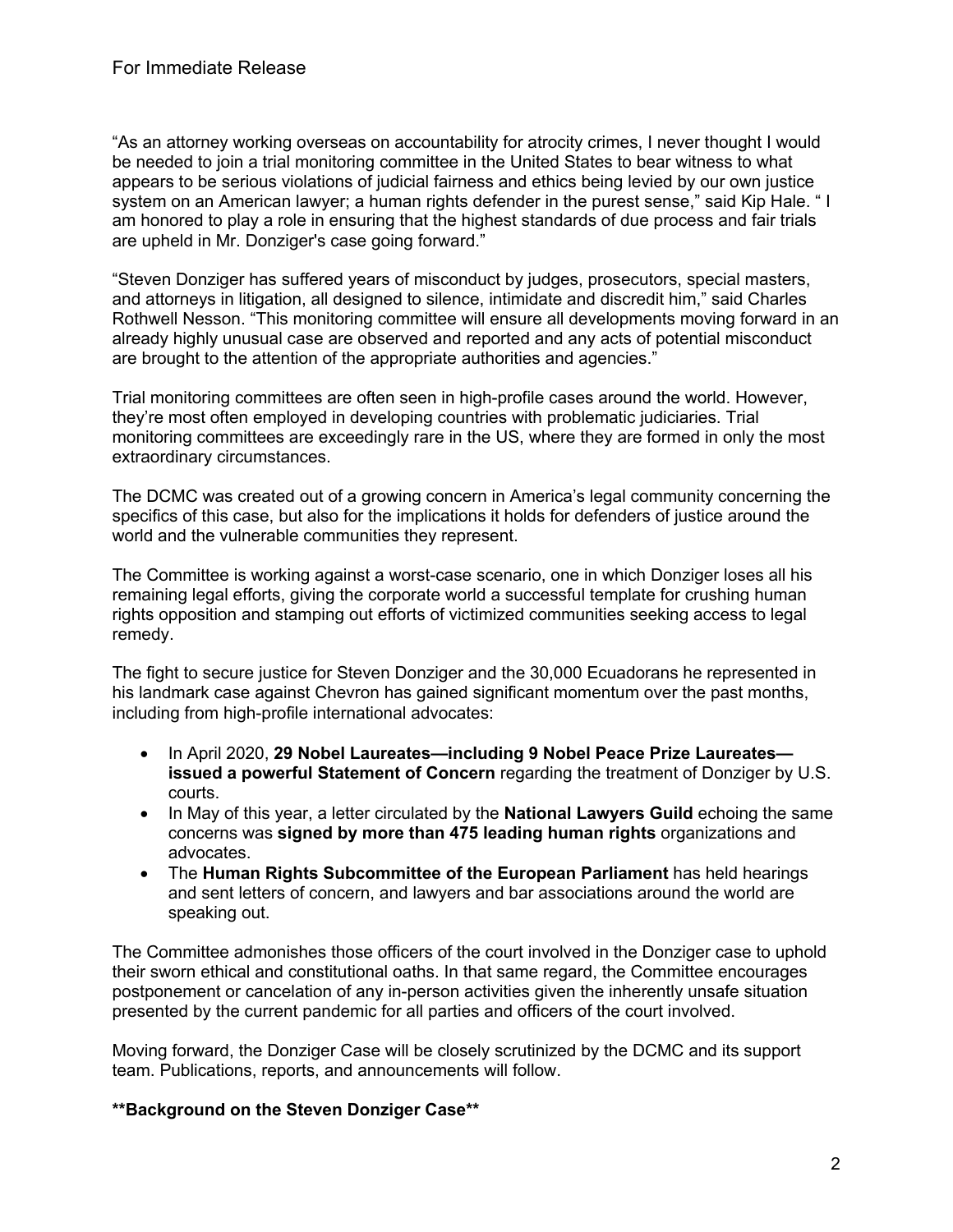For two decades, Steven Donziger represented indigenous and local Ecuadorian communities damaged by oil pollution created by Texaco, later acquired by Chevron. In 2011, Donziger won a historic environmental judgment of over \$9.5 billion in Ecuadorian courts. After the victory, the ruling was affirmed in venue after venue, including the high courts of both Canada and Ecuador.

Since the trial court ruling, Chevron has systematically worked to (in their words) "demonize Donziger" and defame his credibility as they challenge the ruling. The company orchestrated numerous personal attacks on Donziger through company-funded websites, conservative media, and other outlets in an effort to drive Donziger off the case and to try to taint the judgment with allegations of fraud.

As part of its demonization campaign, Chevron filed a civil RICO case targeting Donziger with a potential \$60 billion personal liability. Chevron steered the case to Judge Kaplan, a former tobacco industry lawyer, who denied Donziger a jury trial and otherwise restricted his ability to mount a meaningful defense.

Central to Chevron's RICO case was its claim that Donziger bribed an Ecuadorian judge to let his team "ghostwrite" the judgment. Chevron's star witness was Alberto Guerra, an admittedly corrupt former judge who has been paid millions of dollars by the company and is still on their payroll. Guerra subsequently admitted to lying on the stand during the RICO trial about the allegations which the district court relied upon.

After the Canadian Supreme Court ruled in favor of Donziger's clients, in 2015 Judge Kaplan filed unprecedented criminal contempt charges against the lawyer after he appealed postjudgment discovery orders to turn over his attorney-client privileged work contained on his personal devices to Chevron.

The U.S. Attorney's Office refused to pursue Judge Kaplan's charges. As a result, Judge Kaplan invoked Fed. R. Crim. P. 42(a)(2) to appoint a private law firm, Seward & Kissel LLP—a law firm is known for its ties to the oil and gas industry—to prosecute the charges instead. The firm immediately pushed for Donziger's pre-trial detention.

"In other words, without the exercise of due care, one judge could be playing the role of prosecutor, judge and jury in the same case — something that would put due process of law at grave risk," said retired Federal Judges Mark Bennett and Nancy Gertner.

Seven months into the criminal case, and after months of denial, the law firm disclosed that Chevron was one of the firm's clients. In the meantime, Donziger is now in his 13th month of home detention on charges treated as a misdemeanor where the maximum sentence ever imposed in New York is three months of home confinement.

The lawyers of Seward & Kissel have not recused themselves and the judge has not taken action to appoint a neutral prosecutor.

Donziger is insisting the federal appellate court in New York dismiss the case because of Glavin's prosecutorial misconduct.

"The fact Donziger is being prosecuted by a Chevron-connected law firm in the name of the government is a brazen violation of the law and evidence of Seward & Kissel's own misconduct," said Ron Kuby, who represents Donziger in that petition.